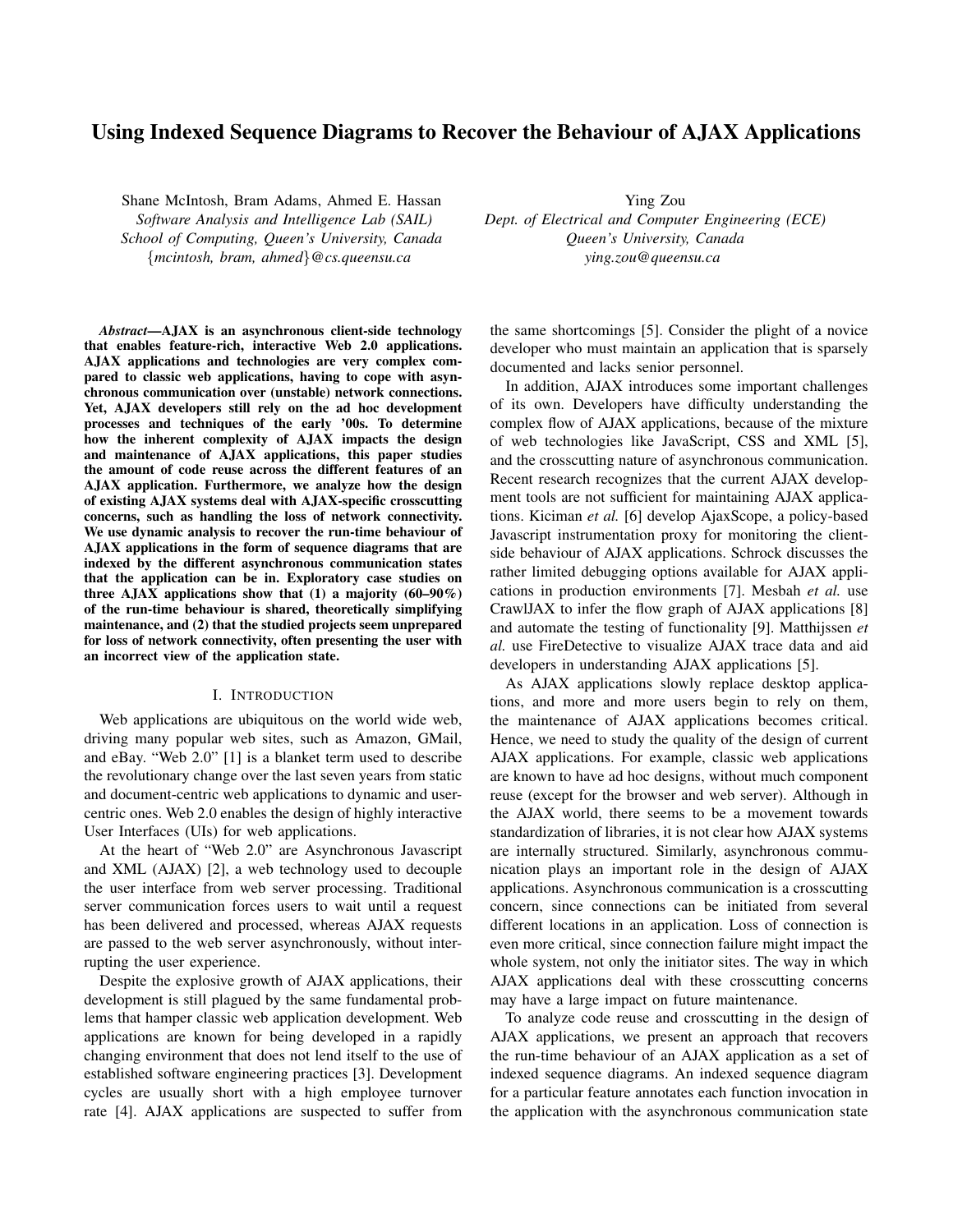in which the invocation was made. This allows us to analyze the distribution of functionality across communication states, and to compare this distribution between different features or even between different scenarios of the same feature (e.g., with and without server connectivity). We perform exploratory case studies on three AJAX applications to address two research questions:

*RQ1) How much behaviour is shared amongst features of AJAX applications?*

> Motivation – Recovered architecture diagrams have been shown to aid developers in understanding their systems [3]. However, prior work suggests that static analysis of (AJAX) web applications may not suffice due to dynamic code generated at run-time [5, 10]. Hence, we are interested in using dynamic analysis to recover the run-time behaviour of features in AJAX applications.

> Results – 60–90% of the functions in the studied projects are shared amongst features. In addition to basic asynchronous communication logic, the studied projects have dedicated framework components for batching of server requests and prevention of request flooding.

*RQ2) How do AJAX applications cope with the network connectivity crosscutting concern?*

> Motivation – The current focus of AJAX research assumes that the connectivity between the client and server is available. As AJAX clients become more capable, handling a (temporary) lack of server connectivity becomes a crosscutting concern.

> Results – Without network connectivity, the client component of an AJAX application cannot communicate with the server. In this disconnected state, the client component of all studied AJAX applications became out-of-sync with the server state, and presented users with an incorrect view of the state of the system.

This paper provides the following contributions:

- A semi-automatic approach to recover the framework and feature-specific behaviour of AJAX applications;
- A comparative study of the design of the Oceans, Tudu Lists, and Reddit AJAX applications;
- An analysis of the connectivity crosscutting concern.

The paper is organized as follows. Section II covers key AJAX application concepts. Section III presents our approach for recovering and comparing the behaviour of features in AJAX applications. Section IV presents the setup and results of exploratory case studies on three AJAX systems to address the two research questions. Section V discusses the threats to the validity of our work. Section VI covers related work. Finally, Section VII draws conclusions.

# II. BACKGROUND

This section provides an overview of AJAX technology and terminology.

### *A. Overview of AJAX Concepts*

Figure 1 and 2 compare the flow of events in AJAX and classic web applications. Under the classic web application model, a user points a web browser at a Uniform Resource Locator (URL), which sends an HyperText Transfer Protocol (HTTP) request to a web server. The web server processes the request by executing server-side scripts and potentially contacting back-end databases. The server constructs an HTML response and sends it to the client. The user's browser is then reloaded with the new HTML document. The user may not simultaneously interact with the web page while the request is being sent or processed, since the web page in view will be discarded once the response is received, and subsequent interaction will simply override previous interactions.

The AJAX design reduces idle user time by allowing the user to interact with a dynamic web page while new content is being retrieved and processed. In the AJAX model (Figure 2), the user triggers a Javascript event by interacting with web page elements. The Javascript code sends an asynchronous HTTP request to the web server. The web server processes the request using a procedure similar to the classic server model, with the exception that the response is sent in XML. Once the response is entirely received, the AJAX engine will trigger a Javascript callback function that may dynamically update the browser by manipulating the data structure representing the HTML elements of the current web page (i.e., the DOM). The user may continue to interact with the page in view while the DOM is being updated, since the page will not be discarded.

# *B. AJAX Application Components*

As shown in Figure 2, a typical AJAX application is composed of two client side components [11], i.e., the user interface and AJAX engine. These components communicate asynchronously with the web server component.

The *User Interface* (UI) is made up of components that are laid out in HTML and decorated using CSS. The *AJAX engine* is a Javascript component that handles the usertriggered events and sends asynchronous requests to the web server. The asynchronous request transmission details and callback function are encoded using the XMLHttpRequest object (XHR) specified by the W3C [12]. The XHR has five possible states with the following values:

- 1) The initial state (UNSENT),
- 2) The open connection state (OPENED),
- 3) The state indicating that the server response headers have been received (HEADERS\_RECEIVED),
- 4) The state that indicates that the response body is being retrieved (LOADING), and
- 5) The state that indicates that the server response has been received (DONE).

The *web server* component consists of server-side requestprocessing scripts. The server component may communicate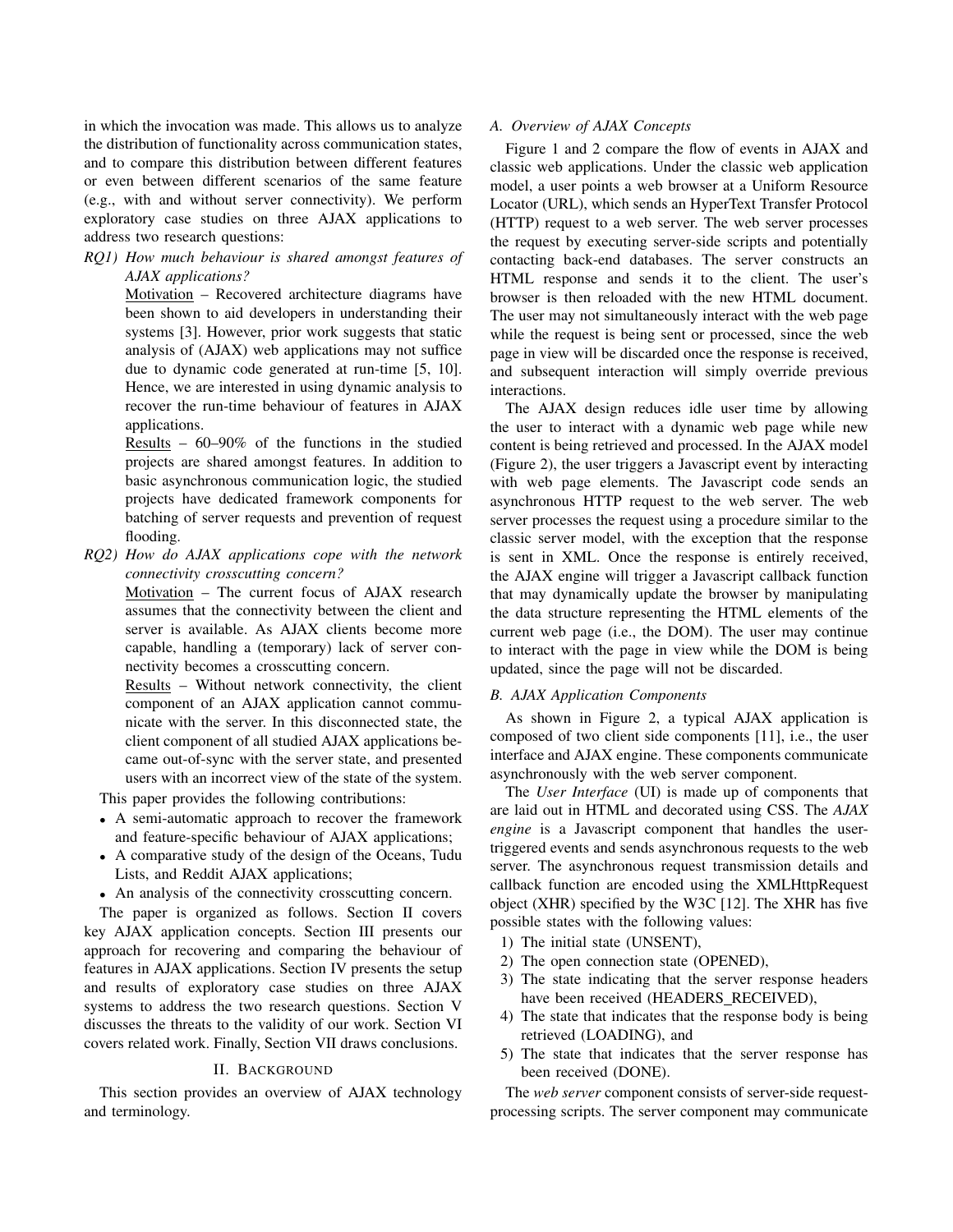

Figure 1: Event Flow in Classic Web Applications [2].

with back-end databases to fulfil a request and subsequently respond to the client, triggering a callback function in the AJAX engine to update the UI. This paper focuses on the AJAX engine components.

### III. RECOVERING THE BEHAVIOUR OF AJAX **APPLICATIONS**

This section presents our approach for recovering the runtime behaviour of AJAX applications. Our approach recovers execution traces for a set of features in an AJAX application, then abstracts these traces into indexed sequence diagrams that have been annotated with the XHR states active during each function call. By comparing the diagrams of different features per XHR state, shared logic (i.e., framework logic) can be distinguished from feature-specific logic. By comparing the diagrams of one feature under different conditions (such as with and without network connectivity) per XHR state, the impact of these conditions on the application's design can be identified.

Figure 3 shows an overview of our approach, which is composed of six subtasks: (1) Instrument the web browser, (2) Drive the AJAX application through the user actions that compose a feature, (3) Semi-automatically filter the trace data, (4) Group function calls per XHR state, (5) Compare the recovered feature traces to separate framework and feature-specific functionality, and (6) Visualize the results.

In the following subsections, we elaborate on the above subtasks in detail.

#### *A. Browser Instrumentation*

In order to produce a trace of Javascript function calls, we equipped the Mozilla Firefox web browser with DTrace functionality and developed a DTrace instrumentation script.

DTrace [13] is a dynamic tracing framework developed by Oracle. It promotes "software observability" [14] by allowing DTrace developers to bind program logic to locations of interest ("probes") embedded in a DTrace-compliant program. The Mozilla suite (Firefox included) is DTracecompliant, although the DTrace probes are turned off in public releases. We built Firefox 3.6 with the appropriate feature flag to enable DTrace (--enable-dtrace), and wrote a DTrace instrumentation script to track Javascript function



Figure 2: Event Flow in AJAX Web Applications [2].

entry and exit probes inside Firefox. Our DTrace script prints the file name, function name, and the line number for each function entry and exit. As Javascript functions may be unnamed or anonymous, we use the file name and line number to assign an identifier to each function call. Similar to Matthijssen *et al.* [5], we use the variable identifiers that unnamed functions are assigned to to uniquely identify them in our trace data.

## *B. Exercising a Feature*

We drive through the set of user actions comprising a selected feature using our DTrace-enabled browser. Figure 4 shows an example of such a feature. After navigating to the Google web page, the user will: (1) change focus to the search text field by clicking on it or tabbing through page elements; then (2) begin typing "toronto blue jays". As a result, the user sees a drop down menu with similar Google queries (left column) and the approximate number of results they yield (right column).

We produce a trace log using our DTrace script while exercising a feature. This log contains all of the Javascript function calls listed in the order of execution. This process is repeated for each feature in the AJAX application.

#### *C. Semi-automatic Trace Filtering*

The raw trace data gathered in the previous subtask is too noisy to derive behavioural information and must be processed to extract meaningful Javascript interactions.

Similar to Di Lucca *et al.* [15, 16], our data filtering process is semi-automatic. The process is divided into two passes. During the first pass, internal browser function calls are filtered automatically. For example, code responsible for updating web page history is discarded. After this first pass, only the application code and third-party library function calls remain. The second filtering pass is initially manual, and removes the function calls within third-party library functions, since an application developer typically is not concerned with the functions supporting a library function call. If the library calls are known in advance, the second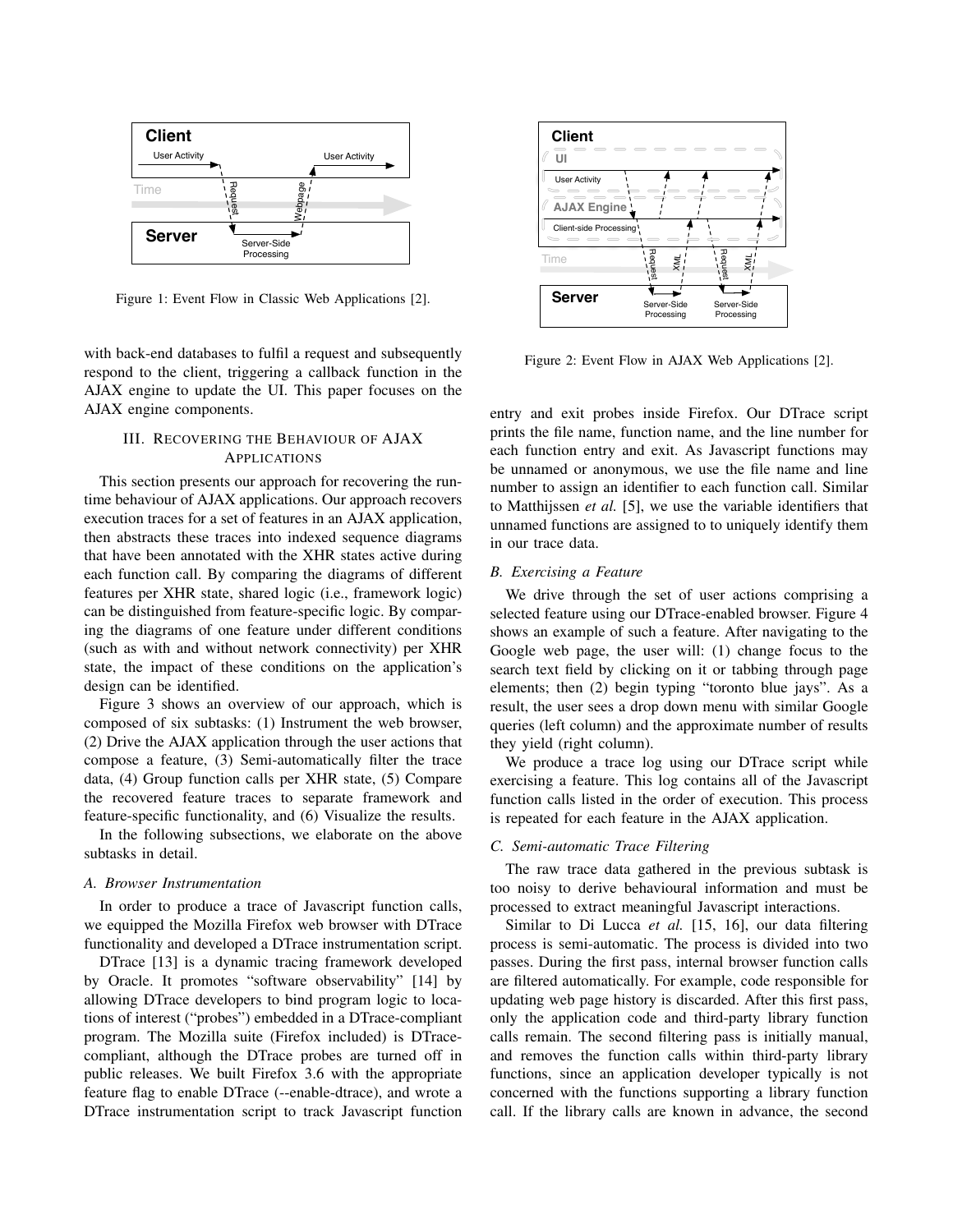

Figure 3: An overview of our approach for identifying features in AJAX applications.

filtering pass can be automated as well. After completing the two filtering phases, what remains is the trace of the executed application code and third-party API function calls.

#### *D. State Activity Table Generation*

Since each AJAX request cycles through five XHR states and each feature centers around (an) AJAX request(s), we group the filtered function trace by the state of the relevant XHR object at the time of invocation. This allows us to record which functions are executed in the context of each XHR state. Each feature can be represented by a *state activity table*, whose columns contain a list of function names associated with a particular state.

#### *E. Comparing the Recovered Features*

Each of the preceding steps are repeated for each application feature, producing a set of feature-specific state activity tables. We derive the common framework behaviour of an AJAX system (shared by all its features) by calculating the intersection of the set of function calls in all feature behaviour sets. The calls in the intersection are considered to be framework behaviour, the other function calls are considered to be feature-specific behaviour. The output of this phase is a state activity table for the framework behaviour as well as a set of feature-specific tables.

### *F. Visualization*

We visualize the framework and feature behaviour of each AJAX feature as a sequence diagram annotated with XHR state changes. We call these diagrams indexed sequence diagrams, since the limited set of states provide an index into the potentially large sequence diagrams. In order to produce these diagrams, the filtered trace data must be translated into the right format. In our study, we use the TraceModeler tool [17] for sequence diagram visualization. TraceModeler uses its own text-based file format (.tmt) that we convert our data into. In the generated sequence diagrams, Javascript files are represented as sequence diagram *lifelines* and the function calls are represented as *messages* passed between the files. States are delimited by means of horizontal lines across the diagrams, and labeled with their name.

#### IV. EXPLORATORY CASE STUDIES

We present the results of our exploratory case studies in this section.



Figure 4: An example of AJAX functionality (Google Similar).

#### *Studied Projects*

To address our two research questions, we selected three AJAX applications of different sizes and domain. Oceans is an example of a use of AJAX-for-website-decoration, Tudu Lists is a "fat" AJAX application (i.e., an application with significant client side functionality), and Reddit is a collaborative crowd-sourcing tool.

Table I shows the characteristics of each studied project. The LOC counts are raw line counts of the Javascript files in the projects. An asterisk is placed next to Tudu Lists, since the Javascript files are generated from Java sources. In this case, we counted the lines in the Java files using the SLOCCount utility [18].

Table I also shows the characteristics of the feature traces explored in each research question. Each feature trace was repeated three times to ensure the validity of the trace log. Each line in the trace was categorized as either part of Firefox (FF), a third-party library (Lib), or application code (App). We use the Signal to Noise Ratio to measure how much of the traced code is App code  $(SNR =$ App Total). Overall, the measure is quite low, indicating that the raw data is very noisy.

In our exploratory case studies, we attached meaning to the functions in the recovered feature behaviour by manually inspecting the executed application code.

# *RQ1) How much behaviour is shared amongst features of AJAX applications?*

We recover and discuss the framework- and featurespecific behaviour in each AJAX application's design to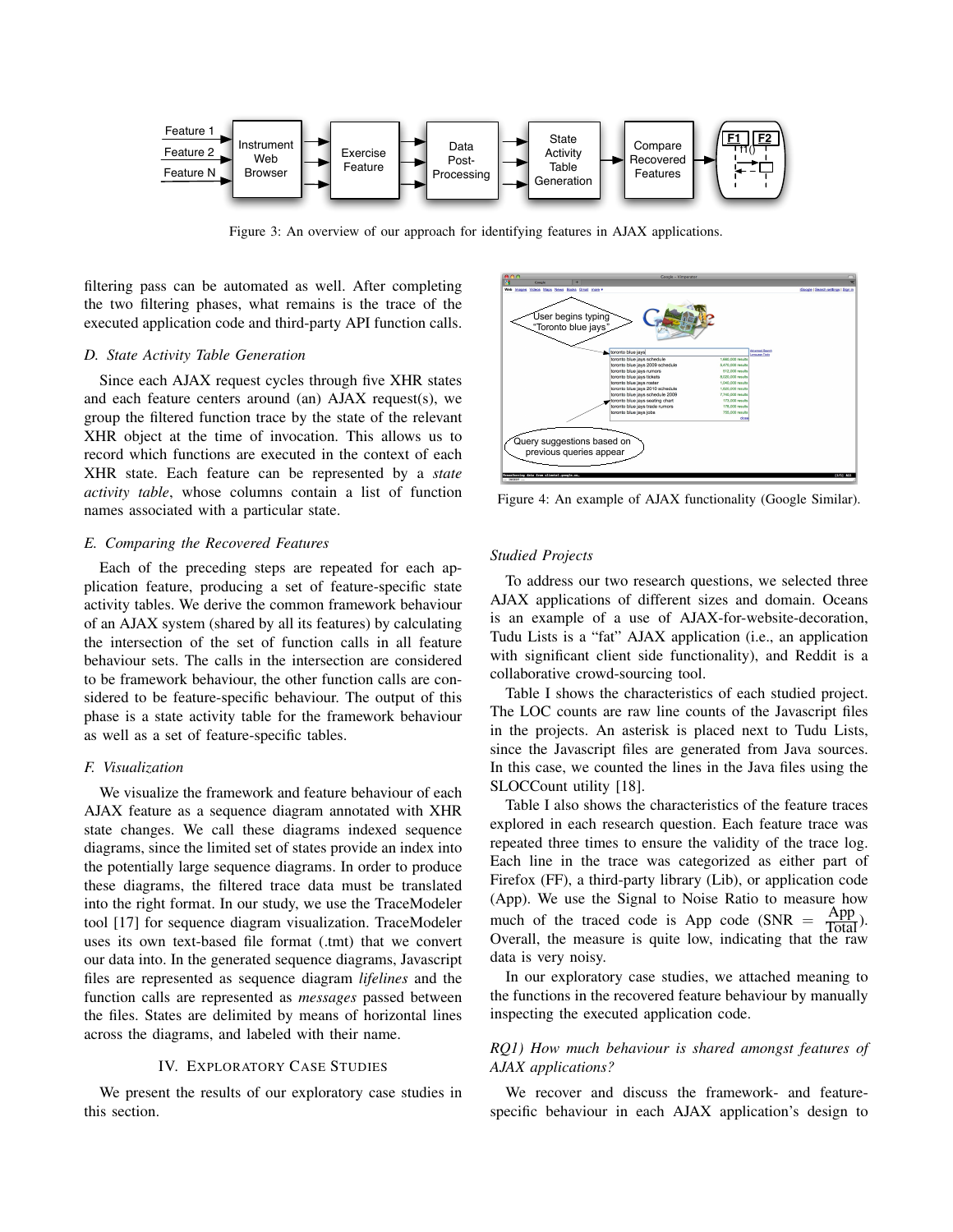

#### (a) Oceans





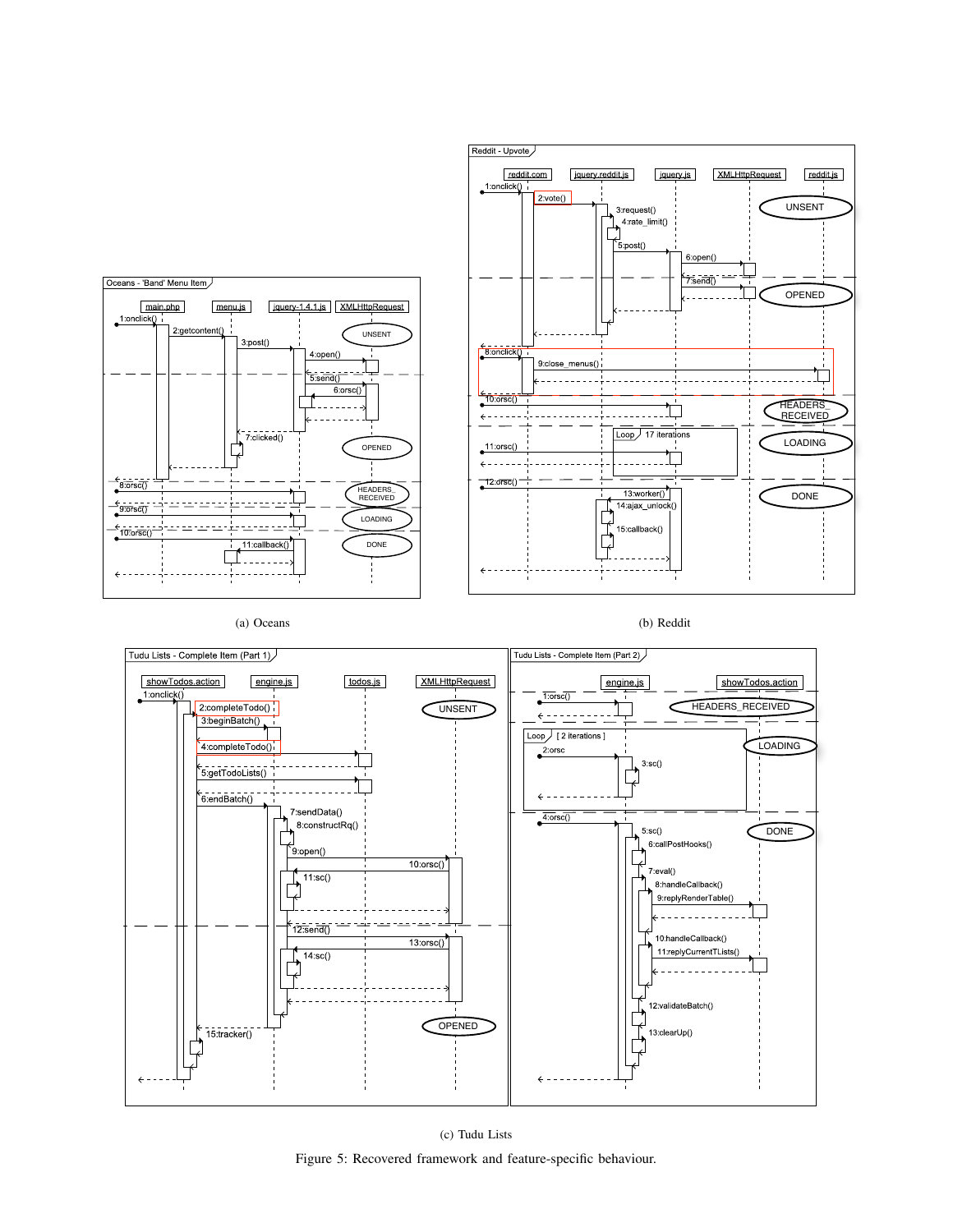Table I: Characteristics of the Studied Projects.

|                  | <b>Dceans</b> |     |     |       |            |                 |     | <b>Tudu Lists</b> |               |            | <b>Reddit</b> |      |     |       |            |
|------------------|---------------|-----|-----|-------|------------|-----------------|-----|-------------------|---------------|------------|---------------|------|-----|-------|------------|
| Domain           | Menu Bar      |     |     |       |            | Time Management |     |                   |               |            | Social News   |      |     |       |            |
| LOC              | 6.744         |     |     |       |            |                 |     | 9.380*            |               |            | 1.368         |      |     |       |            |
|                  | FF            | Lib | App | Total | <b>SNR</b> | FF              | Lib | App               | Total         | <b>SNR</b> | FF            | Lib  | App | Total | <b>SNR</b> |
| <b>RO1</b> Trace | 7,193         | 584 | . . | 7.788 | 0.0014     | 4.039           |     | 75                | 114<br>$-4.1$ | 0.018      | 5.068         | .569 | 36  | 6.673 | 0.0054     |
| <b>RO2</b> Trace | 2,035         | 85  |     | 2.131 | 0.0052     | 2,488           |     | 42                | 2,530         | 0.017      | 860           | 534  |     | .407  | 0.0092     |

address this question. To save space and improve the clarity of our explanation, we do not show framework- and featurespecific sequence diagrams separately, instead we overlay an application's framework sequence diagram with the sequence diagram of a representative feature. In Figure 5, feature-specific calls are shown in boxes, and state changes are denoted with dashed lines and labelled ellipses.

To measure the proportion of framework and featurespecific behaviour in an AJAX application, we divide the number of functions in a particular state of the framework behaviour by the size of the union of all functions executed by any feature for that state, and report this proportion as a percentage. A high framework coverage percentage is desirable, as it indicates that there is high code reuse among features. A low percentage is undesirable as it indicates little code reuse amongst features. Table III reports the framework coverage percentages for each studied project.

Oceans: The Oceans web application only has one AJAX feature. This feature is responsible for menu bar navigation. Using the menu bar, a user selects a menu item to explore. As a sanity test for our approach, we recovered the behaviour for multiple features by clicking different menu items. Note that this does not exercise different features, but rather exercises a different instance of the same feature.

As indicated by row 1 of Table III, there were no differences between the two recovered sequence diagrams. This indicates that the behaviour supporting the retrieval of content for each menu item is implemented using the same functions, executed in the same order. Code inspection guided by the recovered indexed sequence diagram reveals that the content to be retrieved is controlled by a parameter passed to the getcontent() function.

The framework sequence diagram flows from state to state as shown in Figure 5a. We briefly discuss key parts of the flow below. Function calls 2 and 3 process the event and call functions to prepare an XHR that will be sent to the server. Function calls 4 and 5 establish a new connection to the server and send the request. Function call 7 updates the DOM to reflect that a new menu item has been selected, while the server processes the request for the new menu item's content. Functions 8 and 9 respond to XHR state changes that are not configured to be handled by the XHR callback. The final XHR state change at function 10 from LOADING to DONE indicates that the server response has been completely retrieved. Finally, function 11 updates the DOM with the new content.

The Oceans framework behaviour is summarized in Ta-

ble II. It comprises the following subfeatures: Function calls 1-4 and 5-7 are responsible for preparing and sending a "new content" request to the server, while function calls 8 and 9 prepare for and receive the server response. Function calls 10 and 11 are responsible for updating the user interface with the retrieved content.

Tudu Lists: We examined the task completion, list creation/removal, and task creation/removal features of the Tudu Lists application. We use the "Task completion" feature to illustrate the Tudu Lists framework behaviour. Figure 5c shows the recovered indexed sequence diagram, split into two parts.

The Tudu Lists indexed sequence diagram in Figure 5c is composed of three components: (1) prepare and send the request (Part 1, function calls 1-14); (2) retrieve response packets (Part 2, function calls 1-3); and (3) handle the response (Part 2, functions calls 4-12). Interestingly, part 1 of the Tudu Lists application uses a job batching mechanism. Function call 3 creates a batch job and places a "Loading..." element on the UI as a placeholder until the server responds and the task is complete, function call 4 populates the job with the necessary details (i.e., the task that has to be completed), and function call 6 completes the batch job by sending it to the server by issuing function call 7. The XHR is then constructed with function call 8, the connection is initiated in function calls 9-11, and the request is sent in function calls 12-14. In Figure 5c Part 2, function calls 5-11 update the DOM with the retrieved content. Finally, function call 12 checks that a response has been received for every item in the batch job and function call 13 cleans up the user interface, removing a "Loading..." placeholder that was added during part 1, function call 3.

The majority of the task item completion feature is a part of the framework behaviour. The batch job framework that is used to create, populate and send the XHR, hides the details of the request being sent behind a layer of abstraction.

Conversely, the feature-specific behaviour consists of only two function calls. Figure 5c Part 1 shows the featurespecific functions 2 and 4, which occur in XHR state UNSENT and refer to feature-specific functions such as addTodo() for the task creation feature or removeTodoList() for the list removal feature. Part 2 only differs in the number of loop iterations required to retrieve the server response.

As a result, the Tudu Lists application has framework behaviour coverage values  $\geq 80.5\%$  (Table III). This high level of behavioural reuse amongst features may make Tudu Lists easier to maintain than a system with little reuse.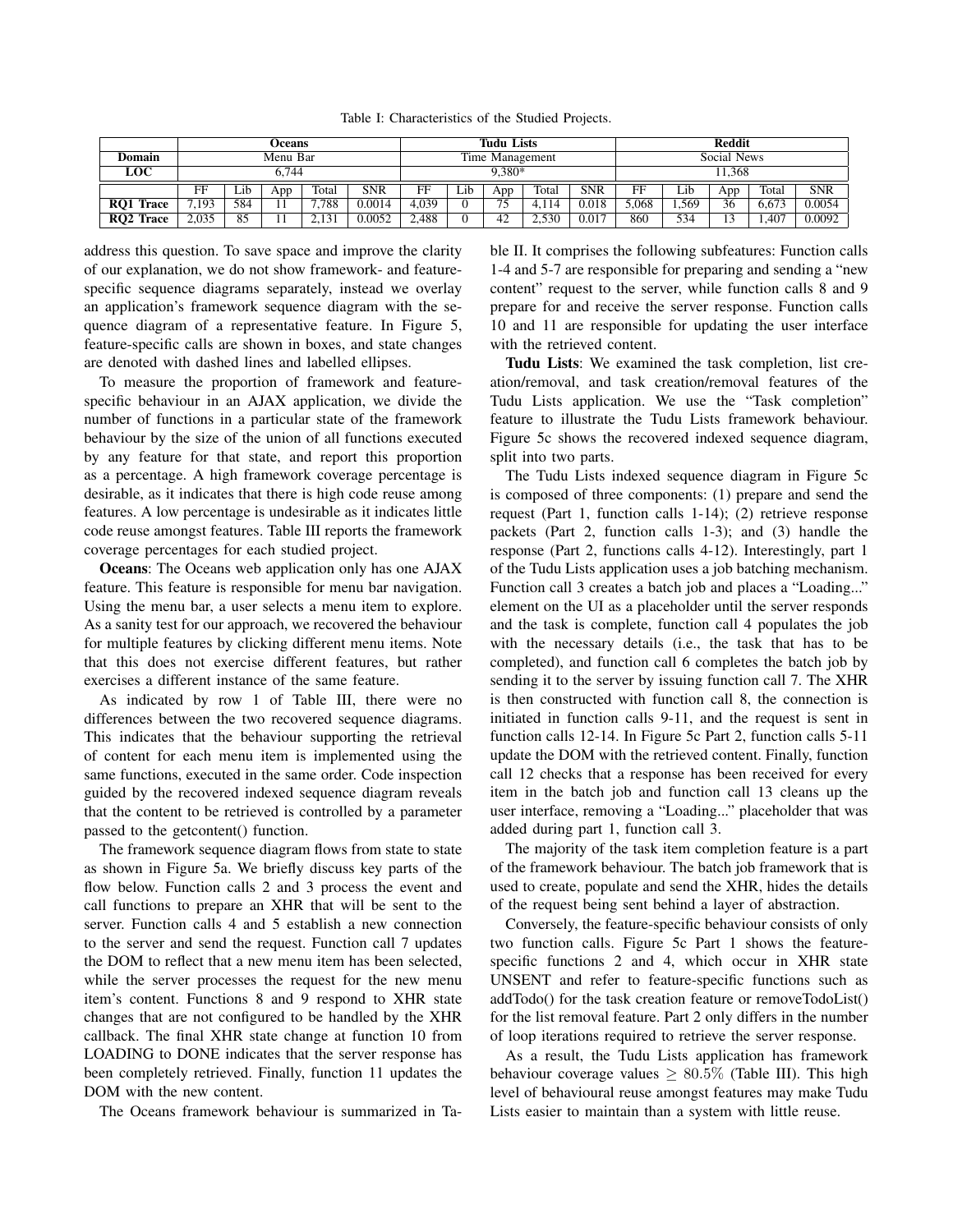



Figure 6: Reddit 'Submit Link' Feature

Table II: Framework State Activity Table - Oceans.

| UNSENT        | OPENED     | <b>RECV</b><br>HDR | LOADING | <b>DONE</b> |              | UNSENT | OPENED | <b>HDR RECV</b> | LOADING | <b>DONE</b> |
|---------------|------------|--------------------|---------|-------------|--------------|--------|--------|-----------------|---------|-------------|
| . onclick     | send       | 8. orsc            | . orsc  | 10. orsc    |              | 100%   | 100%   | 100%            | 100%    | 100%        |
| 2. getcontent | 6. orsc    |                    |         | . callback  | $\mathbf{r}$ | 80.5%  | 100%   | 100%            | 100%    | 100%        |
| 3. post       | 7. clicked |                    |         |             | $\mathbf R$  | 50.0%  | 58.3%  | 100%            | 100%    | 62.5%       |
| 4. open       |            |                    |         |             |              |        |        |                 |         |             |

Table III: Framework Coverage of Three AJAX Systems.

the rate limit() function blocks rapid submissions before they are sent to the server. Rates are limited according to the action, i.e., one vote every 333 milliseconds and one comment every 5 seconds.

There is no difference between the behaviour of the upvoting and downvoting features. However, the differences emerge when comparing the voting features to the other features. Figure 6 emphasizes the differences in the link submission feature compared to the voting feature in Figure 5b. Structurally, the close menus and XHR preparation behaviour components are in reversed order due to the different implementation details of each feature (function call 9 in Fig. 5b and 2 in Fig. 6). In the link submission feature, the user is redirected to the comments area for the newly submitted link after the server response has been received. The show\_button() function (function call 6 in part 2) is called four times to display the user interface buttons on the new page. An additional onload() event (function call 7 in part 2) fires after the browser finishes loading the new page to switch the display context to the appropriate window.

As shown in row 3 of Table III, Reddit often has coverage values less than 65% with the exception of the HEAD-ERS RECEIVED and LOADING states, which contain no application code and offer little opportunity for deviation. Due to the low level of behaviour reuse among features, Reddit may require more effort to maintain than a system with high behaviour reuse.

Reddit: Reddit is a social news website where users may share links to content in designated discussion areas or "reddits" about politics, world news, science, programming, and many more topics. Users share their thoughts on the content in comment areas that are created for each link. Users also influence the ranking of links on the Reddit web page and of comments in designated comment areas by voting them up or down.

We extract the Reddit framework behaviour by comparing the behaviour of the "upvote", "downvote", link submission, and withdrawal features. Table III shows that the framework behaviour has lower coverage than that of Oceans or Tudu Lists. We use Figures 5b and 6 to show the key areas of differing functionality in the behaviour of Reddit features.

The recovered upvote feature behaviour consists of four components, as follows. Function calls 1-7 compose the AJAX request, function calls 8-9 are responsible for updating the user interface. Functions 10 and 11 are repeated 18 times while the client retrieves the server response. Finally, function calls 12-15 handle the server response.

The framework behaviour of Reddit consists of three components: (1) the request submission, (2) retrieval of the server response, and (3) handling of the server response. Function call 4 in Figure 5b shows a flood prevention component of the Reddit application. To protect the Reddit web server(s) from being flooded by a potential attacker,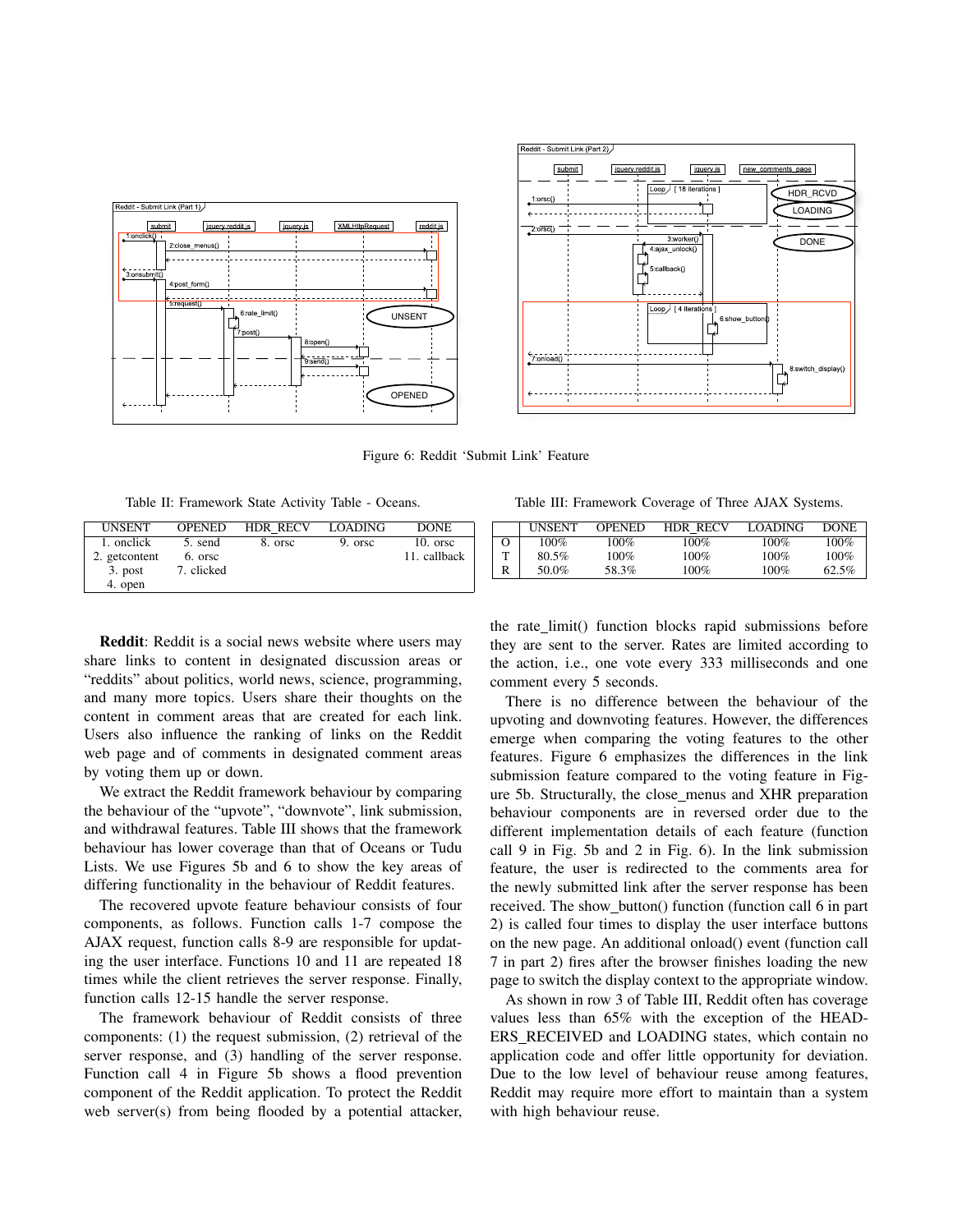*We found that AJAX projects may have high framework behaviour coverage, an appealing quality for maintainers. Yet, some AJAX projects may have a low framework behaviour coverage, which may be less appealing for maintainers.*

# *RQ2) How do AJAX applications cope with the network connectivity crosscutting concern?*

To analyze the AJAX client's reaction to loss of network connectivity, we simulated disruptions to network connectivity. Using our comparison approach, the behaviour of each application under normal conditions is compared against the behaviour without connectivity to identify the areas of the design that were specific to handling connectivity issues.

Oceans: Without a connection to the server, the AJAX client cannot retrieve new content when the user requests it. As such, the best response for the Oceans application would be to inform the user of the connection issue.

Without network connectivity, the Oceans web application simply cleared the content area, without producing a warning, or notifying the user. We investigated further by using our comparison approach to compare the sequence diagrams both with connectivity and without, and were surprised to find that the diagrams were not different at all. Using the indexed sequence diagrams to drive a manual code inspection, we found that the response handling function (function call 10 in Figure 5a) did not check whether or not the server had correctly responded to an asynchronous call. Instead, the response handler populated the content area with the empty contents of the failed response object. While connectivity is not a direct concern of the Oceans application, its unpreparedness for this case is unsettling.

Tudu Lists: We expect Tudu Lists to have a more rigorous response to loss of server connectivity, as a user may make many edits to task lists before noticing an issue. Loss of those edits would be frustrating for a user.

After logging into the Tudu Lists system, we disabled the network connection. Without connectivity, we selected a task item and clicked the "completed" check box. Immediately, the application behaviour was noticeably different. The "Loading..." element that appeared for the duration of the AJAX request in RQ1 merely flashed on the screen for a moment before disappearing. The "completed" checkbox remained marked, which may lead users to believe that the request had been completed. The system offered no indication of failure to the user. After reconnecting the machine to the internet, we logged out and back into the Tudu Lists account to find that the checkbox we marked was now unmarked. When testing the task addition and removal features, the same "Loading..." issue occurred, however the user interface was left in the correct, unmodified state.

Comparing the recovered indexed sequence diagram to the one produced in RQ1 revealed that a new execution path was undertaken. Figure 5c part 1 was exactly the same in both cases. This was expected, since the two XHR states traversed (UNSENT and OPENED) were simply responsible for sending the request. In Part 2, the LOADING state is skipped meaning function calls 2 and 3 no longer exist. The new execution path begins in the stateChange() handler, which immediately calls the handleWarning() function. This handleWarning() function calls a defaultWarningHandler() to handle the warning, but this function simply logs a debugging message to the browser console. Eventually, clean-up functions are called.

The debug response indicates that while the Tudu Lists system is prepared for the occurrence of extreme conditions, it is not prepared to handle the failed connection case for the task completion feature. While it may be argued that presenting a user with an error message seems abrupt, presenting the user with an out-of-sync user interface, i.e., leaving the "completed" box checked, is much worse.

Reddit: When we examined the voting features in an offline state, we could not detect a difference in the Reddit user interface. The arrow that was clicked while offline changed colour and the vote count was changed just as it did when a connection was successfully made.

Comparing the offline indexed sequence diagram to the online one from RQ1, we see that Reddit is structured to handle errors much like Tudu Lists is. As expected, the two functions that are invoked before the request is sent to the server are identical to the online diagram, but the response retrieval and handling functions differ. The response retrieval only iterates once through the loop shown in function 10 of Figure 5b, since there is no server response. The final state change at function 11 calls a handleError() function that triggers an 'ajaxError' signal. Once again, an error handling skeleton seems to be in place but a real error recovery implementation seems to be lacking. The ajaxError signal is caught by a default error handling function that does not produce a user notification.

Similar to the result from Tudu Lists, the user interface is left out-of-sync with the server state. The arrow that was clicked was left coloured and the vote count was modified. The user was not notified of the communication error, which may lead them to believe that their vote has been counted.

*In the disconnected state, the user interface of the studied AJAX applications were typically left out of sync with the server state.*

Discussion: The studied applications seem unprepared to operate correctly in offline mode. Goncalves finds that identifying the correct behaviour for offline web applications is a non-trivial problem [19, 20]. Offline web application behaviour requires explicit API calls to offline frameworks (e.g., Google Gears [21]). Google recommends that users are made aware when an online-to-offline switch happens, so that they can adjust their usage accordingly. This behaviour was not observed with any of the studied applications.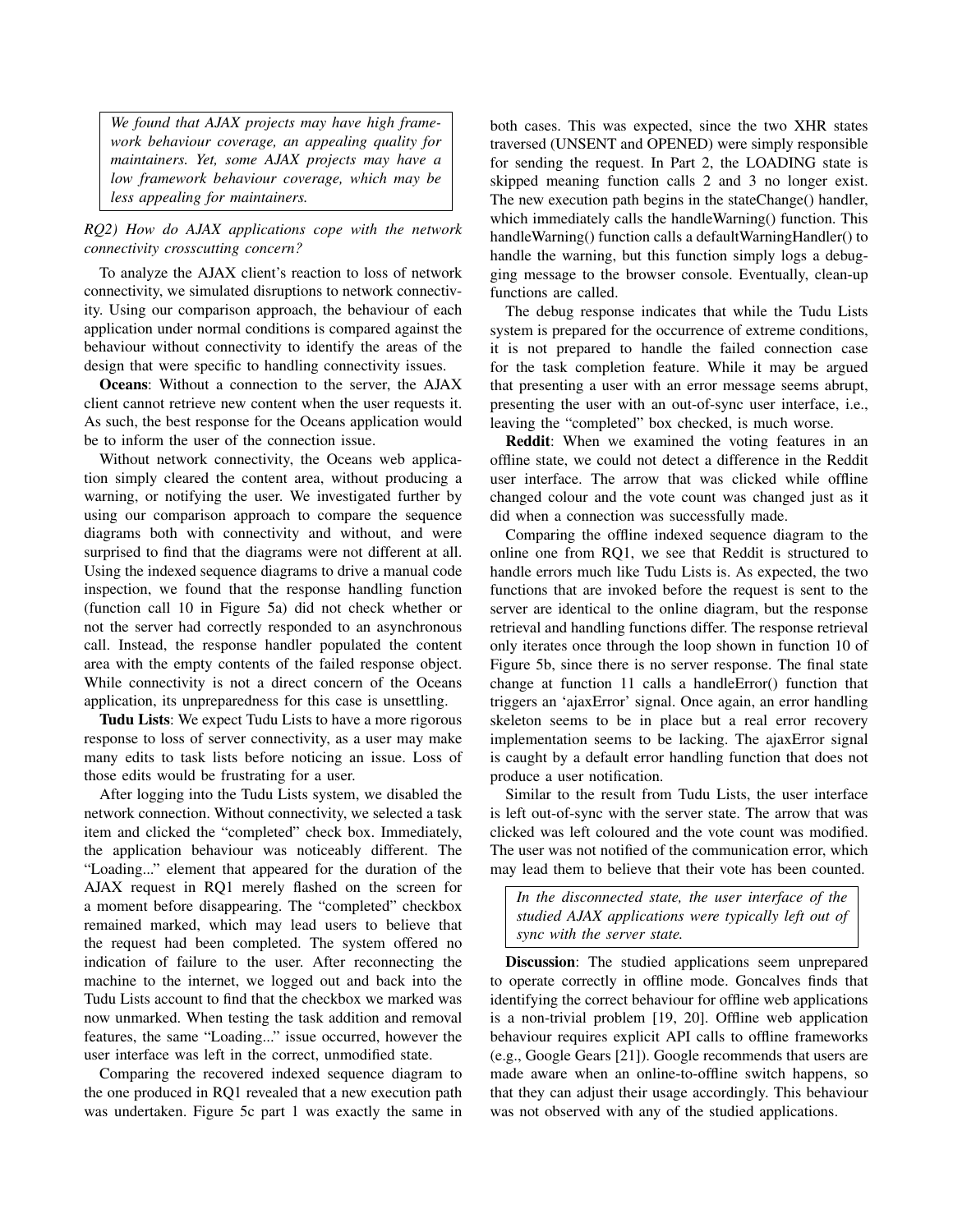## V. THREATS TO VALIDITY

Our feature recovery is based on being able to reconstruct a single thread of sequential execution. Both threading and multicore features of the Firefox browser were turned off at compile time. As a result, our analysis may be skewed by function calls that were flattened into one thread, but usually occur simultaneously in a multi-threaded environment.

We chose AJAX applications from three different domains to help balance our exploratory case study. These applications do however share a common thread of openness and availability of source code. It is possible that the results may not be reflective of all AJAX applications.

In our study, we ignore the server side of AJAX applications in lieu of a more thorough investigation of the client side behaviour. Current web application recovery approaches [3] or more dedicated AJAX approaches [5] can be used to analyze the server side interaction.

In practice, Javascript code is often obfuscated to protect the authors' intellectual property, by replacing meaningful function and variable identifiers with random strings. Since multiple functions may reside on one line, our approach cannot be used to extract the behaviour of obfuscated AJAX systems accurately.

Our dynamic analysis is limited to the code executed for each analyzed feature, and as such may not cover the entirety of an AJAX application. Furthermore, our selection (and exclusion) of features for analysis may also bias our results. However, we collected traces for a variety of features from each application to combat biases such as these.

### VI. RELATED WORK

Our work was initially inspired by Hassan *et al.* [3], who present an approach to recover the architecture of web applications. However, static design recovery approaches may not scale to AJAX applications, since AJAX interaction may be dynamically generated. We propose a feature identification approach for AJAX applications to bridge the gap between high-level web application data recovery and high-level AJAX application data recovery.

Second, our approach was influenced by Antoniol *et al.* [10], who discuss an approach to feature identification in large, multi-threaded applications. Their approach uses processor emulation, knowledge filtering, and probabilistic ranking to collect and analyze the dynamic data generated by highly complex applications. In our study, we do not address the concurrency problem directly, but rather force our web browser to operate using one thread of execution. Furthermore, Antoniol *et al.* show that recovered feature architectures (i.e., micro-architectures) that conform to a common meta-model can be programmatically compared. We used UML sequence diagrams as a meta-model that our dynamic data conforms to.

As mentioned above, we use annotated UML sequence diagrams to assist in explaining recovered framework and feature-specific logic. The concept of sequence diagram recovery was inspired by Briand *et al.* [22, 23]. They present an approach to reverse-engineer sequence diagrams from object-oriented systems using code instrumentation. We use a similar approach to recover sequence diagrams from Javascript components of AJAX applications, but rather than using code instrumentation, we use the DTrace dynamic tracing framework to provide tracing information. This frees our approach from having to make source code modifications or special compilations.

Mesbah *et al.* present CrawlJAX [24], a tool for crawling and automatically testing AJAX applications. CrawlJAX infers a state flow graph of an AJAX application by automatically interacting with web page elements and detecting DOM modifications [8, 9]. Unfortunately, due to platform incompatibilities of CrawlJAX (Windows/IE) and DTrace (Solaris or Mac OS X/Firefox), we could not leverage the CrawlJAX tool.

Amalfitano *et al.* present DynaRIA [25], a dynamic analysis tool designed for AJAX application analysis. They illustrate the utility of DynaRIA through analysis of the run-time behaviour of real AJAX applications. We also analyze the run-time behaviour of AJAX applications through dynamic analysis, however we focus on extracting the framework behaviour shared amongst features, as well as analyzing the offline behaviour of AJAX applications.

Matthijssen *et al.* discuss FireDetective, a tool for visualizing an AJAX application workflow to assist programmers in understanding AJAX applications [5]. They focus on improving program comprehension by visualizing a single feature at a time, while we recover a framework core and feature-specific extensions to conceptualize the whole program design.

#### VII. CONCLUSIONS

AJAX web applications inherit development challenges of classic web applications, and present new ones. We investigated the impact of these challenges on the design and maintenance of AJAX systems. Our analysis is based on the recovery of the run-time behaviour of AJAX systems, and visualization of this behaviour as state-indexed sequence diagrams. By comparing the diagrams across features and across working conditions, we are able to derive the framework behaviour shared by all features and the featurespecific behaviour of an AJAX system. Also, we use our approach to study the impact of the network connectivity crosscutting concern on the design of an AJAX system.

Through an exploratory case study on three AJAX applications, we made the following observations:

- Large amounts of behavioural reuse observed in the Tudu Lists and Oceans applications may make them easier to maintain.
- Client connectivity issues are generally not handled in an appropriate manner. In the studied projects, the client